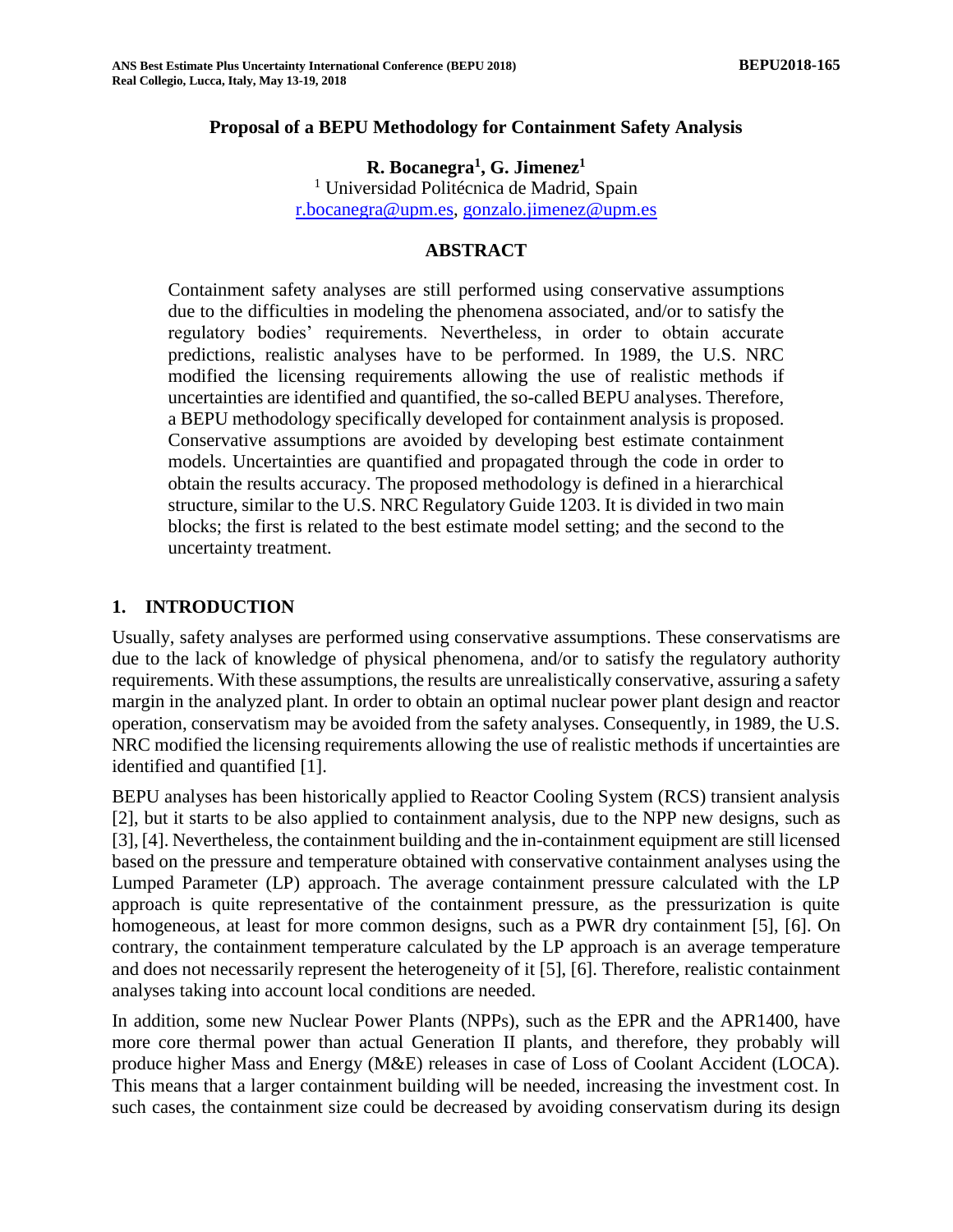phase analyses. It also could be applicable to the Small Modular Reactor (SMR) concept in order to minimize the total volume occupied by the plant, since usually, conservative calculations are performed in order to determine the containment volume necessary to accommodate all the RCS inventory during a LOCA Applying realistic methods during the design phase, containment volume can be optimized.

Since a single Best-Estimate (BE) calculation brings results with unknown accuracy, an uncertainty analysis is required to estimate the solution accuracy, as is required by the authorities.

In this paper, a BEPU methodology specifically for realistic containment safety analysis, and based on the Regulatory Guide 1203 philosophy, is proposed and depicted in order to reconsider the incontainment equipment qualification process and/or to ensure the safety margins in new generation containment designs when conservatism is avoided.

This methodology does not attempt to develop any new mathematical tool for quantifying uncertainties and/or errors. The goal is to make use of the existing methods and apply them to containment DBA analyses, in a structured manner, differencing between uncertainties types and errors, and applying the correct method for quantifying them.

# **2. METHODOLOGY PHILOSOPHY**

The proposed methodology is based on the white-box philosophy, making possible to rank uncertainties sources in relation to its contribution to the total output uncertainty. Until now, the proposed methodology will be referred as Best Estimate Plus Uncertainty methodology for Containment Safety Analysis (**BEPU-CSA**).

In BEPU-CSA, the "Evaluation Model (EM)" concept is adopted. It is defined as the framework for evaluating the behavior of the NPP system during a postulated transient, like in the Regulatory Guide 1.203 [7]. On the other hand, the "model" concept is described as the representation of a particular physical phenomenon.

The **first principle** adopted in BEPU-CSA is that expert judgment should be minimized. Instead of a subjective Parameter Identification and Ranking Table (PIRT), a "coarse" sensitivity analysis is proposed to identify the influencer input parameters. It requires a high understanding of the transient to be analyzed, and therefore, a full description of it becomes mandatory. The code selected has to be able to reproduce precisely enough the key phenomena, thus a code evaluation has also to be performed to assure its adequacy.

Uncertainties and errors are quantified and propagated through the EM in order to obtain the global output uncertainty. The calculation time has also to be accounted in order to select the correct method and assure the methodology pragmatism. Therefore, since it is pretended that this methodology will be used as a licensing tool, the BEPU-CSA **second principle** adopted stablish that the EM should be computationally affordable.

After uncertainty propagation, a sensitivity analysis is then performed in order to rank the input variables relative to its contribution to the total output uncertainty. Therefore, uncertainty ranking becomes a consequence of the result analysis, and not for subjective estimates.

BEPU-CSA methodology is divided into two main sections: Best Estimate thermal-hydraulic model(s), and the uncertainty/error quantification and sensitivity analysis. Each section is organized in phases, being these the Description, Decision, and Modeling phases for the Best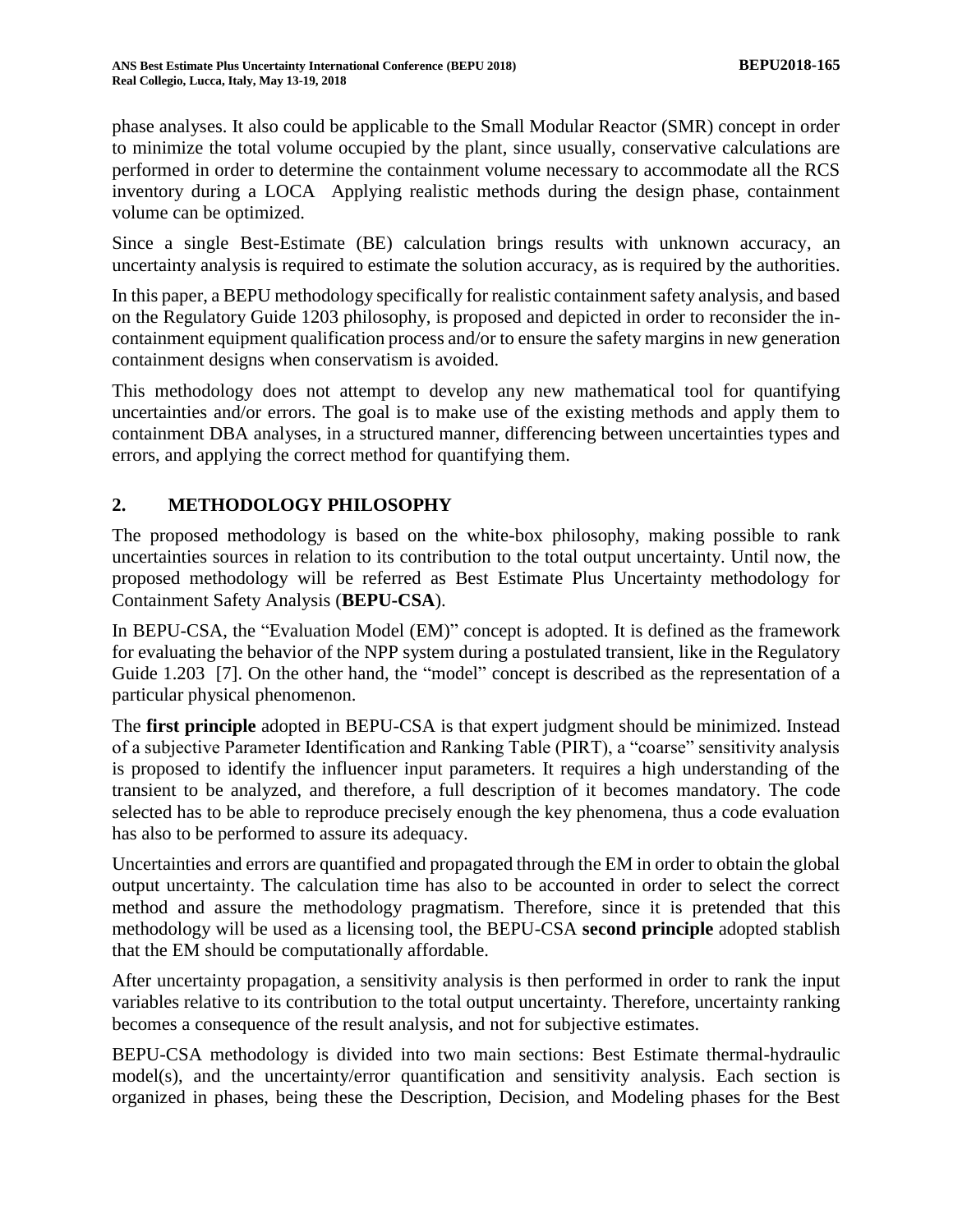Estimate section; and Identification, Quantification, and Interpretation for the Accuracy Assessment, as can be seen in the BEPU-CSA flowchart at the end of the document (section [7\)](#page-14-0).

## **3. BEST ESTIMATE EVALUATION MODEL**

This section describes the steps contained in the first part of the BEPU-CSA methodology, being these the scenario description, code selection, code adequacy and EM building process.

### **3.1 Scenario Description**

The description of the transient to be analyzed is essential for choosing the code to be used. Different phenomena could exist during diverse Design Basis Accidents (DBAs). Flashing, for instance, is a key phenomenon in a LOCA, and it is not produced during a Main Steam Line Break (MSLB) accident. Consequently, it is necessary to use a code that can reproduce the key phenomena present during the transient.

In addition, transient phenomena will also influence the modeling strategy chosen. If figures of merit only involve averages values, a LP framework could be enough. However, if local parameters are needed (i.e. local temperature for equipment qualification), a more detailed nodalization, or even a three-dimensional EM should be considered.

Consequently, the scenario should be minutely described, identifying all the phenomena involved in order to decide which code has to be used, and what will be the modeling strategy to be followed.

### **3.2 Code Selection**

Once the phenomena associated with the selected transient has been identified, a simulation code is chosen. Historically, containment analyses have been performed using specific purpose codes like CONTAIN [8] or GOTHIC [9]. In these codes, an input with the Mass and Energy (M&E) release data is introduced via boundary conditions. Nevertheless, there are also codes that allow integral analysis, such as MELCOR [10]. With these codes, the RCS and its components can be modelled along with the containment building and the safety systems. This integral codes do not include three-dimensional capabilities (at least for containment modeling), but they are still useful for many studies, depending on the figures of merit needed. For analysis where three-dimensional phenomena are determinant, the code has to be able to reproduce it. Computational Fluid Dynamics (CFD) codes, or at least codes with 3D-capabilities such as GOTHIC [9], becomes indispensable for that purposes.

It has to be accounted that, when an Integral Analysis Code (IAC) is used, a unique uncertainty analysis will be needed, since all the uncertain parameters can be treated during the same "sequence". However, if a Containment-Specific Code (CSC) is used, or the code does not allow modeling the RCS, two codes will be needed for the analysis. Consequently, the BEPU analysis is divided into two steps (double-BEPU analysis). One BEPU analysis for the M&E release calculation and the other for the containment analysis itself. Of course, a conservative M&E release input from a conservative calculation can also be applied, but then, the analysis cannot be considered purely best estimate.

# **3.3 Code Adequacy**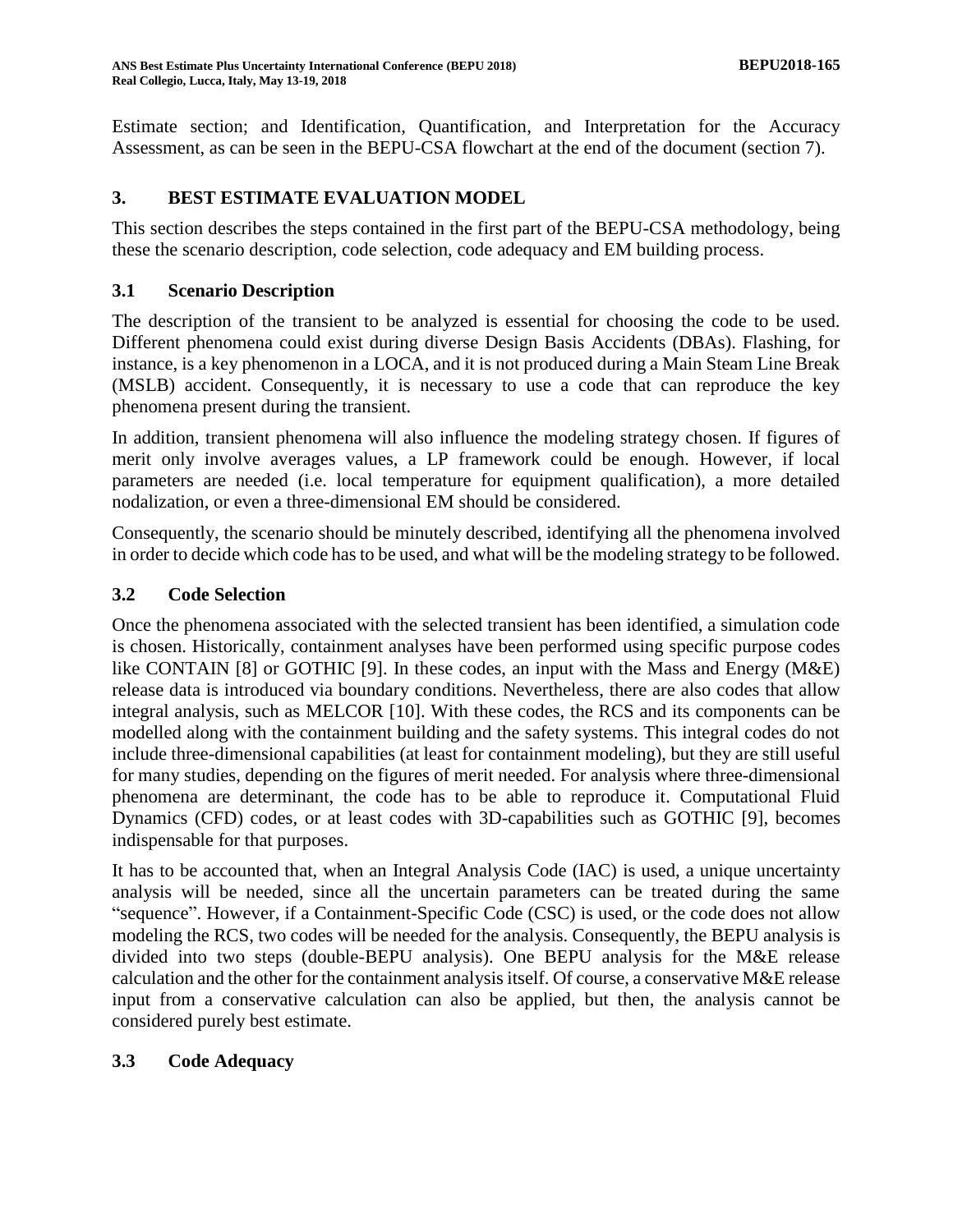The code selected has to be able to reproduce the scenario key phenomena. Since, most of the codes used in the nuclear industry for licensing purposes have been qualified under requirement of the regulatory authorities; we can take advantage of this valuable information to justify the code applicability in our study If the code qualification assessment does not include all the key phenomena, a set of experiments have to be selected in order to evaluate the code capability in reproducing such phenomena.

## **3.4 Evaluation Model**

The next phase is the EM build-up. Since the goal is to perform a best estimate analysis, the EM has to be as precise and detailed as possible, and this means that input data has to be equally detailed. Data will probably come from a huge amount of plant schematics, diagrams, and other related documents. Therefore, the EM building process is divided into two or three practical steps (depending on the modeling strategy followed).

# *3.4.1 NPP CAD model(s)*

In order to organize the plant data available, a **detailed three-dimensional Computational Aid Design (CAD) model** is constructed. It will be helpful to join all the information in only one place, which will be used during all the process. The Vertical Snap method [5] is employed for that purpose. As a first step, the plant schematics are digitalized and exported to the CAD environment. After that, the schematics are vectored using the CAD tools. When the NPP main desks have been vectored, they are extruded to add volume supported by the section schemes.

It is well known that the codes used for containment analyses cannot usually represent the plant geometry as detailed as in a CAD environment. For this reason, a **second CAD model**, with a simplified geometry (but maintaining the main parameters), could become useful in some cases. Of course, this will not be the case of an EM that is being modeled using a LP framework, but it is in three-dimensional EMs where the geometry distribution is explicitly represented. Finally, the data needed to feed the thermal-hydraulic code is extracted.

# *3.4.2 Thermal Hydraulic Evaluation Model(s)*

The data obtained from the CAD model(s) is used to set up the Control Volume (CV) parameters and the geometric distribution in case of three-dimensional approach. Model nodalization should be fine enough to capture all the key phenomena and fast enough in calculating to be affordable in order to accomplish the BEPU-CSA second principle. These two characteristics are antagonist, since a finer model will usually require higher computational resources. Once again, it will depend on the objectives of the analysis and the resolution needed. What is proposed is to perform a mesh independence study in order to identify the coarser mesh able to reproduce the key phenomena. The EM nodalization is progressive refined until the key phenomena becomes independent from the mesh size. How well are these phenomena reproduced will be discussed during the accuracy assessment.

Heat structures data, such as the wall thickness, height and surface, is also extracted from the CAD model(s) as well as the flow connections between the containment compartments. Depending on the scenario to be analyzed, the safety systems that are assumed available have to be also modeled. For a more detailed description of the EM building process see [5].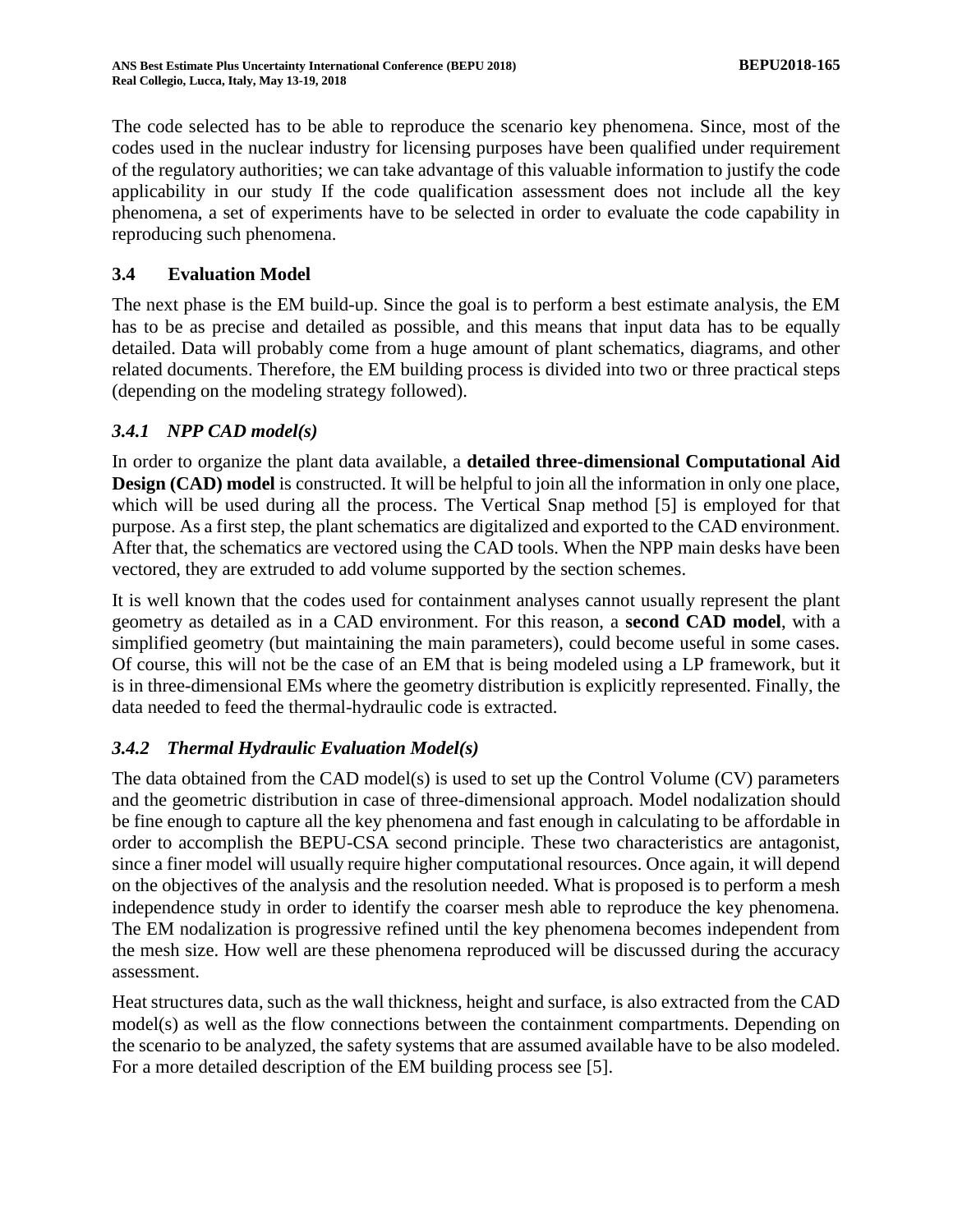#### **4. ACCURACY ASSESSMENT**

Does not matter how detailed the best estimate EM is. It never will reproduce real physics in a perfect manner, since many simplifications and approaches had been implemented on it. Consequently, a single best-estimate calculation give results with an unknown accuracy and therefore, an uncertainty analysis has to be performed in order to estimate the EM accuracy. The goal is to assure that results are under the safety margins established by the regulatory authority, being these to be at least with a 95% probability with a 95% confidence level. This is the wellknown 95/95 criterion, required for best estimate analyses [1].

#### **4.1 Uncertainty and Error Sources**

To estimate the parameters contribution to the total EM uncertainty, its sources have to be previously identified and quantified. EM accuracy will be dependent on the combination of different uncertainty and error sources. Experimental data; plant data; model inadequacy; numerical schemes; geometry simplification; and user effect are the main uncertainty and error sources. Nonetheless, all of them can be classified in three main groups:

- **Random uncertainties**, which are produced when in an experiment that is repeated several times under equal (or similar) conditions, shows different results. Increasing the number of observations does not decrease the uncertainty, but it becomes useful to accurate the Probability Density Function (PDF), which describes the parameters of interest. In other word, random uncertainty is a property of the system that defines a parameter variability.
- **Epistemic uncertainties**, which arise with the lack of knowledge. A parameter uncertainty is considered epistemic when it is not random and cannot be measured. In other words, epistemic uncertainty is a property of the analyst and defines our ignorance rather than a parameter variability.
- **Errors** are defined in [11] as deficiencies in any phase of the analysis that is not due to lack of knowledge. When an error is identified, it can be corrected or allowed to remain. It implies at least two error types. Intentional errors are those that are allowed to remain, such as the finite precision arithmetic in a computer, physical approximations, a specified level of iterative convergence of a numerical scheme, conversion of the governing Partial Differential Equations (PDE's) into discrete equations. On contrary, unintentional errors are due to unknown mistakes, such as human errors. There is no manner to estimate or bound the contribution of unintentional errors; therefore, they will not be accounted in the analysis.

Distinction between random and epistemic uncertainties can be traced back to the beginnings of probability theory [12], and its differentiation becomes indispensable in rational analyses of systems [13]. In addition, the distinction between an uncertainty and an error is crucial for the correct representation of results [11].

#### **4.2 PIRT Assessment**

In order to accomplish the BEPU-CSA first principle, all uncertainty sources should be ideally taken into account. However, due to the lack of knowledge in some fields and the computational requirements needed for that purpose, it becomes difficult to reach. In most of the BEPU methodologies already developed, uncertain parameters accounted are reduced to the most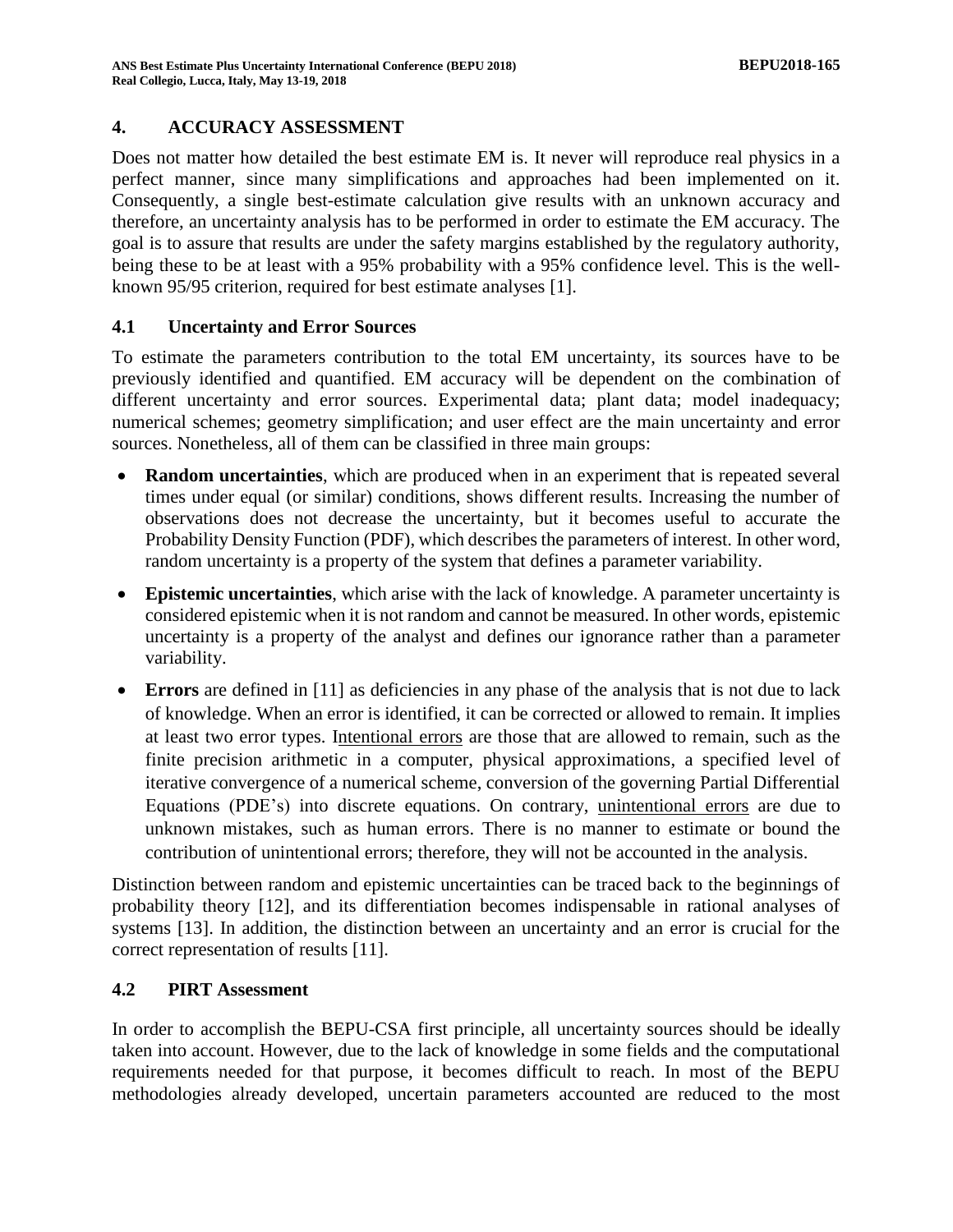important ones [2,16,17]. The identification and ranking phenomena is usually performed applying what is denominated "expert judgment" [16]. This process has been heavily critiqued, being labeled even as dangerous when scientific information is insufficient, inclusive or uncertain [17]. For that reason, subjective decisions should be minimized.

To accomplish both BEPU-CSA principles, a sensitivity analysis should be performed for identifying the most influential parameters. Since the sensitivity analysis is just for assessing the parameters influence, the use of a simplified EM is justified, making possible the reduction of the computing-time. This simplified EM is referred to the EM with the coarser mesh able to reproduce the key phenomena from the mesh independence study performed during the modeling process can be used for that purpose. Note that when the LP approach is employed, the use of a simplified EM is not necessary.

The ranking procedure adopted is based on the difference in values for target variables between a base case and a posterior perturbed case. A sensitivity coefficient is  $C_s$  is defined as the ratio between the variability in the target variable and the variability in the perturbed parameter. If  $C_s$ 1, the parameter is considered relevant and should be included in the accuracy analysis.

As a result, a parameter ranking can be established accounting for the sensitivity results, and not for subjective decisions.

# **4.3 Uncertainties and Errors Characterization**

Since multiple sources of uncertainties and errors have to be considered for a robust prediction, both types of uncertainties (aleatory and epistemic) and errors will be present together in our system. Ranges and probability distributions are generally used to characterize parameter uncertainties. These distributions (or ranges) should be taken into account for input parameters instead of one discrete value only. There are different methods to characterize uncertainties, but it seems to be a dark issue in the BEPU collective, since it is quite difficult to find the uncertainty characterization process in released studies.

When characterizing uncertainties, the case of aleatory variables is clear, since the most appropriate mathematical representation for them is the probabilistic framework. Therefore, if the information is complete, uncertainty parameters can be characterized with an adequate probability distribution. However, it is not common to have all information needed available. In these cases, the uncertainty becomes imprecise or incomplete.

Many BEPU methodologies, such as [18] or [3], treat random and epistemic uncertainties in the same manner, that is applying the Classical Probability Theory (CPT). When the information is incomplete or inexistent, inference methods are normally used in order to estimate prior PDFs. Methods such as Bayes' theorem [19]; Maximum Entropy method [19, 20]; or Expert Judgment [16]. It is common to apply the Principle of Insufficient Reason [22] by assigning a uniform distribution (assumed the most conservative) to estimate the parameter shape when there is complete lack of knowledge, or the only information available is an interval. However, could be situations where assuming "conservative" uniform distribution could lead to a serious underestimation in the resulting probability  $[22-24]$ , since once an assumption is introduced, the resulting probability will be highly influenced by it.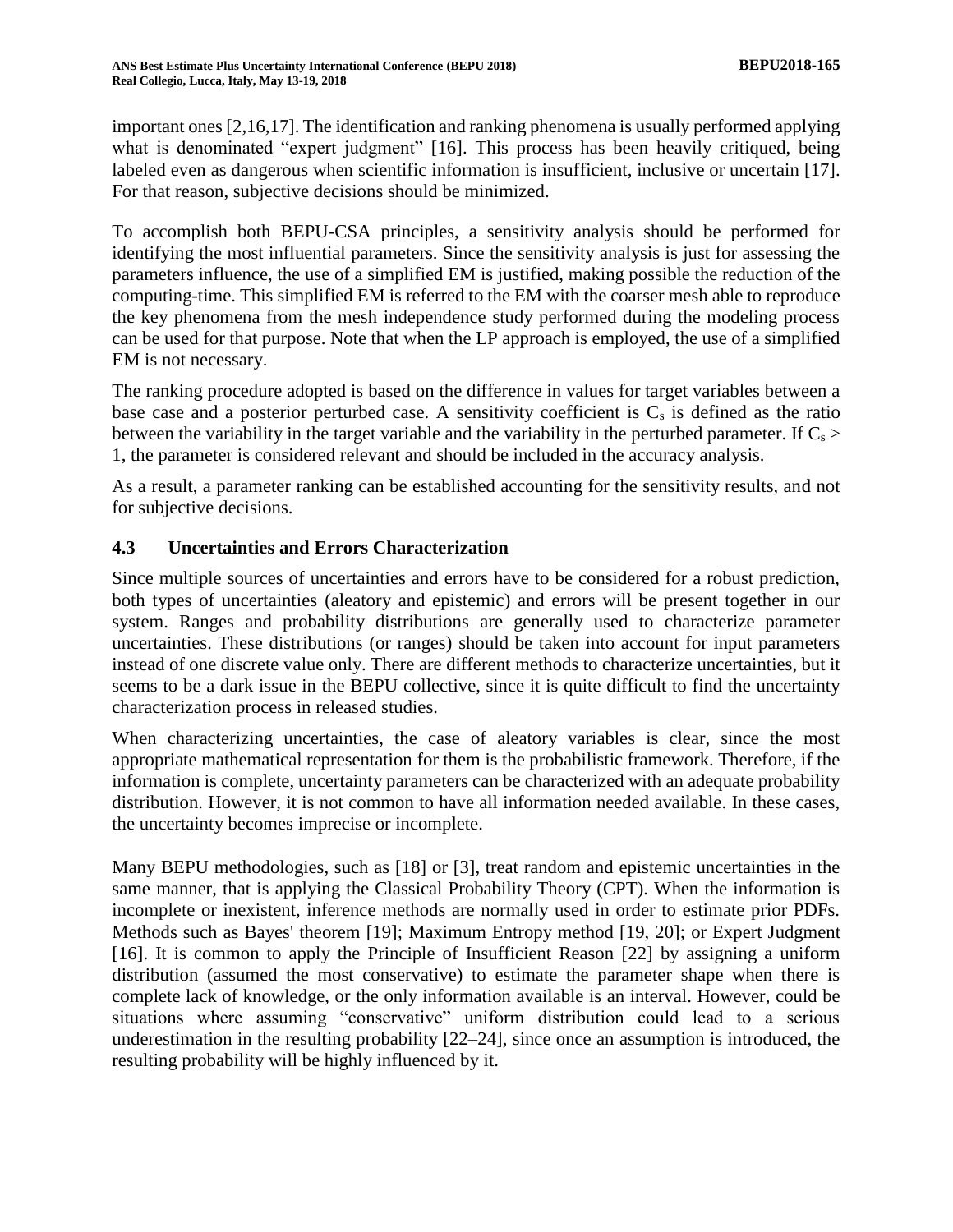We have to account that uncertain variables cannot be modeled as random variables unless sufficient information can be provided to verify the assumed probability density and/or joint probability density functions. The problem with CPT is that it is not possible to quantify the lack of knowledge. At the end, it only presents a unique value for the probability. Therefore, the assumption of uniformity (or any other assumption) has to be properly justified to avoid a serious underestimation in probabilities when characterizing epistemic uncertainties under the classical probability framework.

Since most of scientific and engineering community have been accepted that CPT has its limitations in handling epistemic uncertainties, alternative theories and methods have been developed. During the 70s decade, the Possibility theory [26], based on the fuzzy sets concept [27], emerged as tool for dealing with uncertainty in terms of lack of knowledge. Almost at the same time, Shafer limited the word "probability" to the objective concept and assumed the word "belief" as a base of a new subjective theory [28]. Inspired by the previous work of Dempster during the 60s decade about the upper and lower probabilities for statistical hypothesis [29], he proposed the Theory of Evidence [30], also known as Dempster-Shafer Theory (DST). Since DST is capable of treating with both aleatory and epistemic uncertainties, it is suitable to characterize imprecise uncertainties.

Summarizing, uncertainties will be treated by applying different methods and theories, which will depend on its nature (random or epistemic), and on the information available.

It is convenient firstly to start quantifying the numerical errors. Once the numerical errors are estimated, it becomes possible to estimate models/correlations adequacy and scalability, avoiding code errors to mask them. Finally, plant data uncertainties will be quantified.

#### <span id="page-6-0"></span>*4.3.1 Numerical Errors*

Verification process is performed in order to check the implementation of the numerical scheme and to measure its accuracy. However, our goal is to distinguish errors in mathematical modeling accuracy from other errors. The five major sources of numerical errors are due to spatial and temporal discretization, the iterative procedure, computer round-off, and computer programming errors [11].

The discretization is referred to the conversion of the continuum model into a discrete mathematical problem. There are different methods to reach an approximated solution for the Partial Differential Equations (PDE's). The most common methods used in thermal hydraulics are the Finite Difference Method (FDM) and the Finite Volumes Method (FVM). Since the discretization series have to be finite, the discretization process basically adds truncation errors.

The discretization process produces difficulties in the numerical solution of nonlinear PDE's. Direct methods attempt to solve the problem by a finite sequence of operations. In the absence of rounding errors, direct methods would deliver an exact solution. In contrast, an iterative method is a mathematical procedure that generates a sequence of improving approximate solutions for a class of problems, in which the n*-th* approximation is derived from the previous ones. Iterative methods are required for solving nonlinear equations, but they are also used for linear problems involving a large number of variables, where direct methods would be computationally expensive. Often a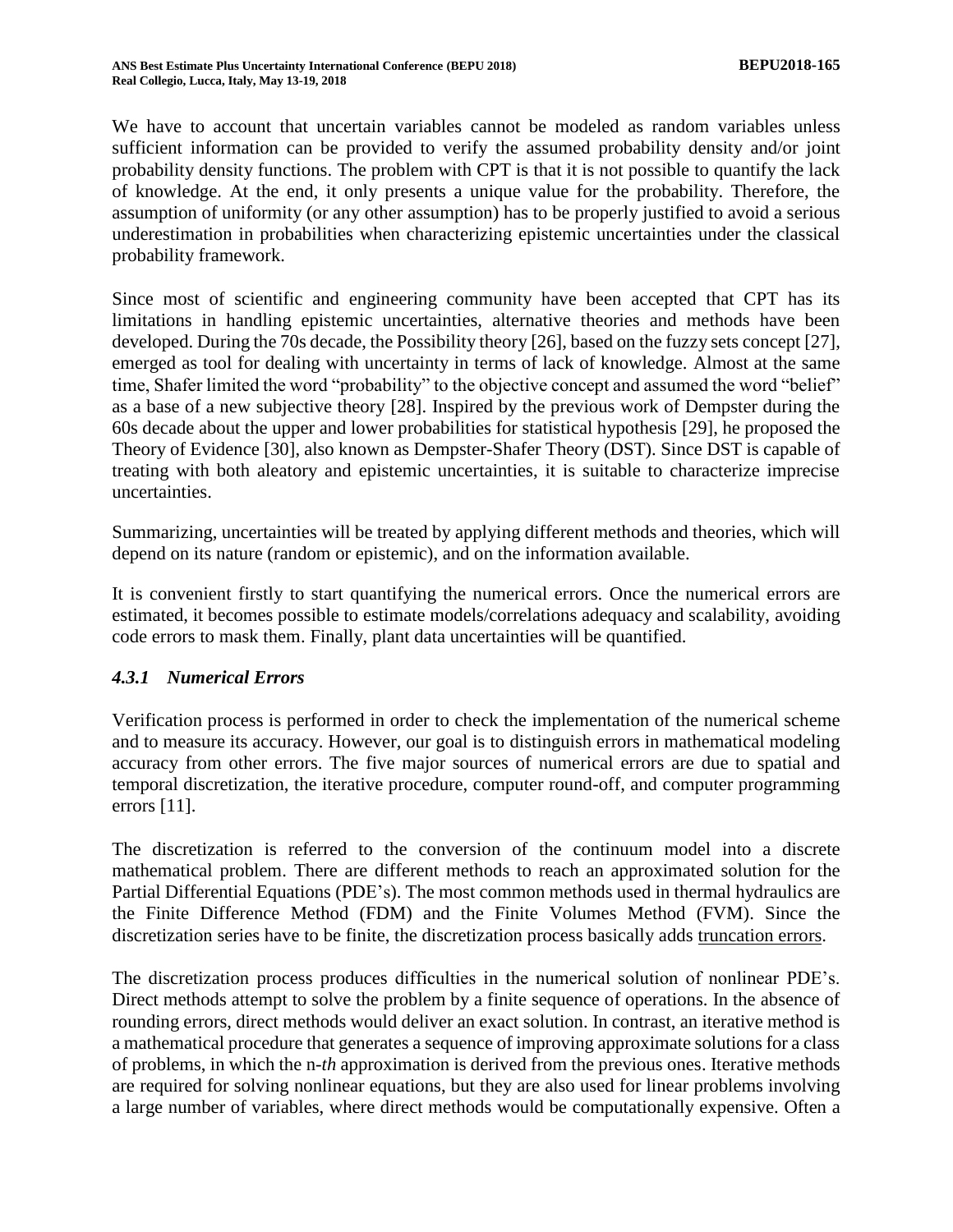scaled iterative-convergence tolerance is specified, and the difference between the solutions of successive iteration steps at each point in the grid is computed. If the magnitude of this difference is less than the specified tolerance, then the numerical scheme is defined to be iteratively converged. Consequently, the iteration errors (residuals) are present in codes that use iterative solvers, where the result must converge to the exact value as the iterations develop.

Computers used to have a limited capability for storage digits, thus it introduces round-off errors to the calculation. In addition, programming errors could be present in the code being used for the analysis, adding additional errors. Since most of the commercial software does not allow accessing the source code, and both, round-off and programing errors, are unintentional, they will not considered in the analysis.

In order to obtain accurate estimates of the different numerical schemes errors, they have to be converted to epistemic uncertainties [31]. The simplest method to do that is using the error estimate to apply uncertainty bands above and below the simulation prediction. The Richardson's method [32] makes possible to estimate numerical errors by using two or three meshes and by knowing the order of the different numerical schemes. Roache's Grid Convergence Index [33] provides a specific example of converting the discretization error estimate from Richardson extrapolation to an uncertainty.

It has to be noted that when treating epistemic uncertainties as intervals, the proper mathematical method for combining uncertainties due to discretization, and incomplete iteration, is simply sum the intervals using interval arithmetic [31].

### *4.3.2 Experiment Data Uncertainties*

Validation is defined as the process of determining the model adequacy in reproducing the real physics. What is normally done is to simulate experiments and compare the code predictions against measurements. Nevertheless, uncertainties are not usually included in code qualification reports, and therefore, one has to deal with incomplete data to estimate its uncertainty.

The main uncertainty source added by experiments use to be the measure instrument accuracy. These uncertainties are of random nature; thus experiments should be repeated several times to obtain an adequate data set. Unfortunately, this is not a common practice between experimenters. At least for the experiments that concern us, where most of them were performed once. In such cases, methods like possibility theory or DST may be applied.

However, if there is enough information the most appropriate mathematical representation for aleatory uncertainties is the probabilistic framework.

### *4.3.3 Model & Correlation inadequacy*

As was commented above, models and correlations are based on measured data. Since the use of data obtained from the reference reactor is complicated, simulation of accidents in experiments with scaled test facilities are inevitable. Therefore, the question is if models resulting from reduced-scaled experiments are suitable or not for a full-scaled plant EM.

Physical models in codes use empirical, mechanistic, and/or semi-empirical correlations for the closure laws of balance equations. Constants in these formulas are sometimes determined by curve fitting, and may depend strongly on the geometry and fluid conditions.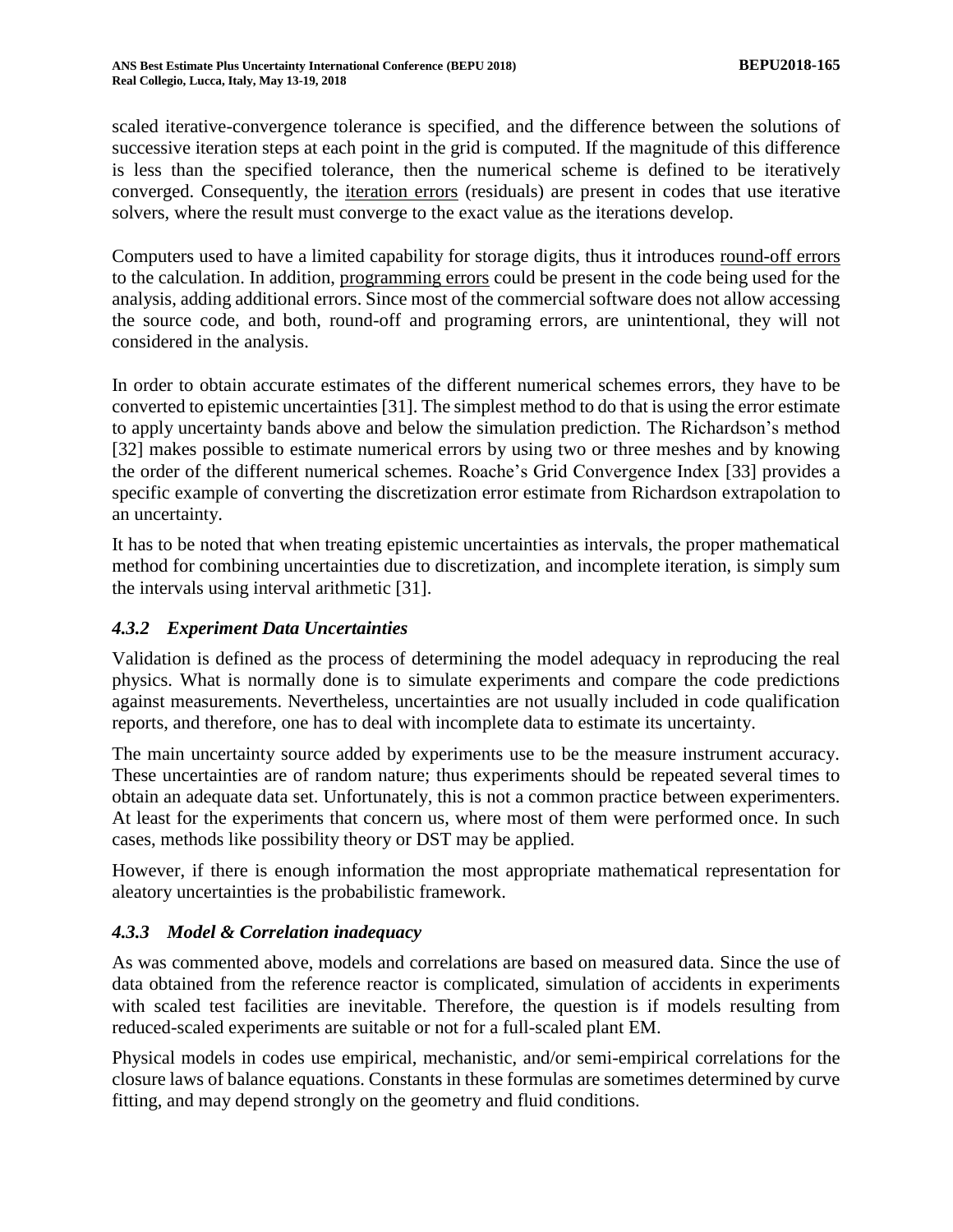A purely empirical correlation is a best fit of experimental data, wherein the quantity to model is expressed as any function of the principal variables. It can be very accurate within the domain of experimental study, but extrapolating beyond it will result in unknown calculation accuracy. Therefore, it is mandatory to determine the correlation application range, and not surpass it.

The mechanistic approach consists in assuming a governing physical mechanism. The correlation then is derived theoretically with no experimental data. This approach properly accounts for the scaling effects, as far as physical assumptions are valid.

Semi-empirical models rely on some governing physical assumption, but retain some free parameters to adjust the experimental data. It is the most frequently used in current codes.

Scale distortions can be classified in two categories:

- Test facility's scale distortions on relevant processes.
- Scale-up capability of model/correlations used in the code.

Experimental data measured cannot be extrapolated to the NPP because of unavoidable distortions in the design and construction of it. Distortions such as heat releases from structures to the coolant, and heat losses to the environment are impossible to avoid, no matter what scaling laws are adopted [34]. To estimate facilities' scale distortions, it is necessary to analyze key parameters on Separate Effect Tests (SETs) and Integral Effect Tests (IETs) with different scale factors. All relevant phenomena at local scale should be predicted correctly when compared against several SETs at different scales. This may demonstrate that it predicts the distorted and non-distorted phenomenon with the same quality. Most of these studies should been performed during the code verification and validation assessment. Therefore, code qualification report could be used to support models/correlations adequacy to NPP scales.

The triad method used by [35], which is related with the Kv-method [36], can be used for determining the model/correlation scale-up capability. It is based in three separate, but related computer models, being these one for the prototype, other for an ideal scaled experiment, and the last for the scaled experiment. It is of interest to estimate scale distortions from a reduced-scaled experiment to plant conditions. Therefore, at least two EMs will be needed, being these the experimental facility and a NPP-scaled EM. Intermediate-scaled EMs may be also necessary in order to estimate scale-up capability at different ranges.

Firstly, since the quantification of model uncertainties takes place by comparison with experimental data, an appropriate selection of the adequate experimental matrix is imperative. Choosing an appropriate experimental matrix will considerably reduce the compensating errors, which can mask the uncertainty estimation. The experimental data selected for quantification have to be representative of the considered application, including the scale of the analyzed facility.

**Secondly**, the experiment-scaled EM is compared against SET data to estimate the uncertainty due to model/correlation inadequacy. This comparison makes possible to estimate the model capability in reproducing the experiment phenomena. Measurement uncertainties have to be accounted to avoid masking the model/correlation error. It has to be noted that scale distortions in code predictions are narrowed related with the spatial discretization used. Therefore, the EM nodalization has to be equivalent to as in the model/correlation validation process.

**Thirdly**, a comparison between the NPP-scaled and the experiment EM is performed. NPP-scaled EM is a scaled-up version of the experiment facility. Scaling criteria have to be applied by using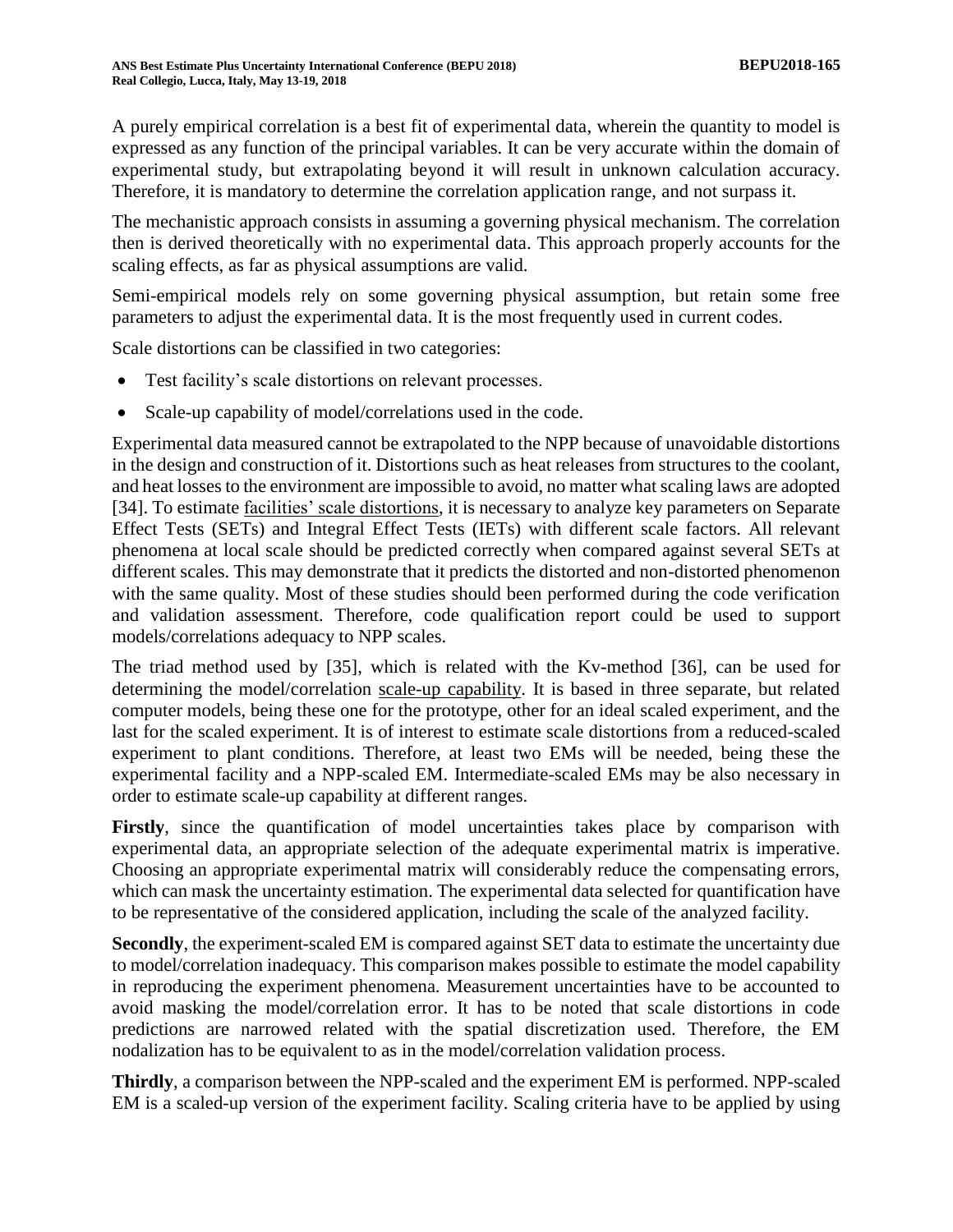the adequate method, see [37], which will be dependent on the phenomenon analyzed and on the experimental matrix being used. At the end, uncertainties due to model/correlation accuracy and scaling distortions can then be "easily" estimated by comparing both EM results.

This procedure should be applied to every model/correlation related to the key phenomena, which were previously identified during the PIRT assessment.

# *4.3.4 System Uncertainties*

System uncertainties come from two main sources. The incompleteness of technical data when modeling the plant geometry, and the measurements performed during the plant operation.

To develop an input deck NPP of interest, difficulties may be encountered on deciding how to provide some coefficients of models, and correlations used in the system code when they are very dependent on the specific geometrical design, or when they were tested and characterized in conditions far from the operation conditions.

Normally, availability of real plant schematics and documentation is scarce. Hence, the information we have for plant modeling is usually incomplete, and incompleteness of data is by definition an epistemic uncertainty. Even if all schematics and plant data were available, they actually will differ from the real plant, since in a construction site, the precision used to be limited. Furthermore, there may be the case where the plant geometry has to be simplified due to code limitations or analyst decision for improving the computational requirements. These uncertainties may affect to critical parameters in the containment analysis, such as free volume and heat sink areas. This kind of uncertainties are considered epistemic. Since it is quite difficult, if not impossible, to found reference data to compare with, a conservative band should be applied (e.g. applying a coefficient to the estimated free volume as in traditional licensing analysis).

In contrast, plant-operation data, which is introduced in the EM as initial / boundary conditions, are of random nature, as happen with the experimental measurements. Therefore, the procedure for quantify them is similar. When enough information is available, the CPT can be applied to define its PDF. When it is insufficient, or there is total ignorance, DST or equivalent becomes again the best choice.

Simplifications due to code limitations in representing the system geometry are also included in this section. They will be treated as errors and defined as commented in section [4.3.1.](#page-6-0) That is by applying bands to the affected variable (such as free volume or heat surfaces) based on the error estimation.

### **4.4 Uncertainty Propagation**

The EM is considered deterministic in the sense that when all input data is specified, the model only produces one response. However, it could be also considered non-deterministic because it can produce multiple system responses due to the existence of input data uncertainties, or multiple alternative models available. Therefore, to predict the non-deterministic response of the system, the EM has to be executed multiple times to account for additional uncertainties during its execution [23]. These uncertainties are produced during each time step calculated, and accumulates with the progress of the transient, changing the applicability of models and correlations, and therefore affecting the output accuracy and credibility.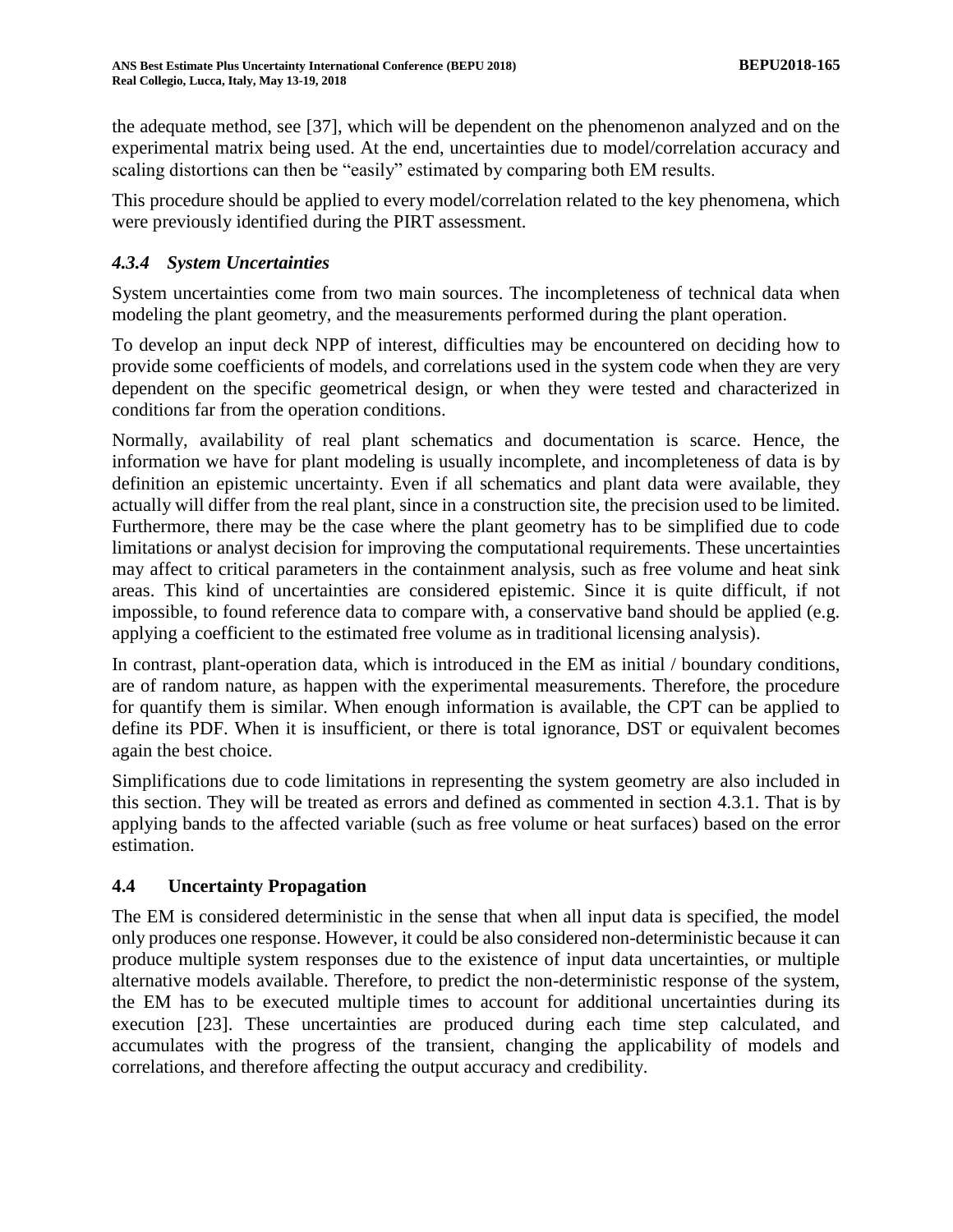The Monte-Carlo method [38] is selected for the uncertainty propagation through the EM. However, since most of EMs require a considerable amount of computational resources (consider the BEPU-CSA first principle), the uncertainty propagation is performed by applying the nonparametric Tolerance Limit Criteria [39] to account for all uncertain parameters with a reduced number of Monte-Carlo iterations.

Since this is a non-parametric method, the number of iterations needed will be dependent only on the tolerance and confidence limits established, being 59 runs to establish the 95th percentile at 95-percent confidence (95/95) for one tolerance limit. A random sample is drawn according to the specified parameter distributions, as well as to any quantified state of knowledge dependences. All uncertain quantities are varied simultaneously for each code run. Finally, from this sample, quantitative uncertainty statements are immediately derived by applying statistical concepts and methods.

#### **4.5 Sensitivity Analysis**

The application of the Wilks method by itself only ensure that the established limit is not surpassed with a 95% probability and 95% confidence level. However, the influence of each of the input uncertainties in the EM output is still unknown, making necessary a sensitivity analysis. Fortunately, since a "reduced" set of Monte-Carlo iterations has been already performed, uncertainty statements and sensitivity measures are available simultaneously for output quantities of interest from the same variation of input parameters and code calculations.

Sensitivity measures like Standardized Rank Regression Coefficients, Rank Correlation Coefficients and Correlation Ratios permit a ranking of uncertainties in model formulations and input data with respect to their relative contribution to code output uncertainty. It makes possible to rank the input variables relative to its contribution in the total output uncertainty. Like stated in the GRS methodology [15], this ranking become a result of the analysis, and not of prior estimates and expert judgments. The method relies only on actual code calculations without using approximations like fitted response surfaces or goodness-of-fit tests.

### **5. CONCLUSION**

A BEPU methodology, based on the Regulatory Guide 1203 philosophy, is proposed specifically for containment accident analysis. It is referred as BEPU-CSA and it is built around two main principles: expert judgment is minimized and it has to be computational affordable.

BEPU-CSA is structured in two main blocks, being these the best estimate evaluation model and the accuracy assessment. These two main blocks are also subdivided in six differenced phases, being these a Description, Decision, and Modeling phases for the best estimate evaluation model block; and the Identification, Quantification, and Interpretation phases for the accuracy assessment

The best estimate containment evaluation model has to be detailed enough in order to evaluate the figures of merit desired. The code used and the mode ling strategy followed will be dependent on the transient of interest, e.g. for local phenomena analysis, a three-dimensional framework is needed, and therefore a code with three-dimensional capabilities. In addition, if the code used does not has the capability of modeling the primary cooling system, a double-BEPU analysis will be required.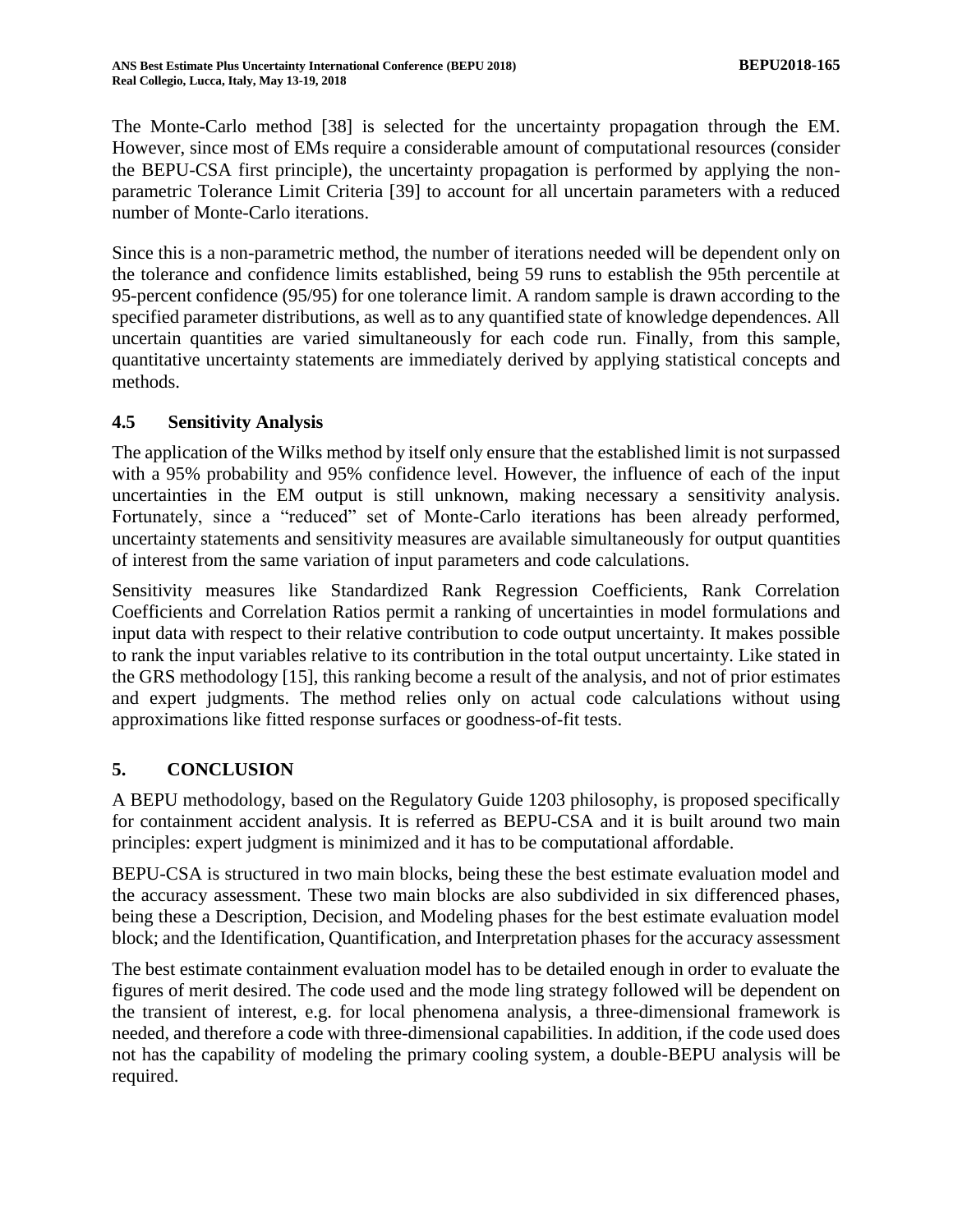In order to estimate the evaluation model accuracy, an uncertainty and error analysis should be performed. A PIRT assessment based on a sensitivity analysis is recommended in order to avoid subjective decisions. Different methods for uncertainty quantification are proposed depending on the nature of the uncertainty and the information available. The Monte-Carlo approach, along with the non-parametric Tolerance Limit Criteria is suggested to reduce the number of iteration needed in the uncertainty propagation process, but maintaining the 95/95 criterion established by the NRC. The sensitivity analysis could be used to rank the uncertainties relative to its contribution to the total output uncertainty. Therefore, ranking becomes a consequence of the result analysis, and not of subjective estimates. It avoids approximations like fitted response surfaces.

#### **6. REFERENCES**

- [1] NRC, "Best-Estimate Calculations of Emergency Core Cooling System Performance," 1989.
- [2] M. E. Nissley, C. Frepoli, K. Ohkawa, and K. Muftuoglu, "Realistic Large-Break LOCA Evaluation Methodology Using the Automated Statistical Treatment of Uncertainty Method (ASTRUM)," 2003.
- [3] AREVA, "Applicability of AREVA NP Containment Response Evaluation Methodology to the U.S. EPRTM for Large Break LOCA Analysis," 2009.
- [4] M. Povilaitis, S. Kelm, and E. Urbonavicius, "The Generic Containment SB-LOCA accident simulation: Comparison of the parameter uncertainties and user-effect," *Ann. Nucl. Energy*, vol. 106, pp. 1–10, 2017.
- [5] R. Bocanegra, G. Jimenez, and M. K. Fernández-Cosials, "Development of a PWR-W GOTHIC 3D model for containment accident analysis," *Ann. Nucl. Energy*, vol. 87, 2016.
- [6] R. Bocanegra *et al.*, "Three-dimensional Containment Accident Analysis using different approaches in Almaraz NPP," in *43 Reunión Anual SNE*, 2016, pp. 1–8.
- [7] NRC, "Transient and Accident Analysis Methods," 2005.
- [8] K. K. Murata *et al.*, "Code Manual for CONTAIN 2.0 : A Computer Code for Nuclear Reactor Containment Analysis," 1997.
- [9] EPRI, "GOTHIC THERMAL HYDRAULIC ANALYSIS PACKAGE. User Manual. Version 8.2 (QA)," no. October. EPRI, 2016.
- [10] L. L. Humphries, R. K. Cole, D. L. Louie, V. G. Figueroa, and M. F. Young, "MELCOR Computer Code Manuals. Vol. 2: Reference Manual," 2015.
- [11] W. L. Oberkampf, K. V. Diegert, K. F. Alvin, and B. M. Rutherford, "Uncertainty and Error in Computational Simulations," in *ASME/AIAA Joint Thermophysics and Heat Transfer Conference*, 1998.
- [12] I. Hacking, *The Emergence of Probability*. New York, 1975.
- [13] J. C. Helton, *Uncertainty and sensitivity analysis in the presence of stochastic and subjective uncertainty*, vol. 57, no. 1–4. 1997.
- [14] B. Boyack *et al.*, "Quantifying Reactor Safety Margins: Application of Code Scaling, Applicability, and Uncertainty Evaluation Methodology to a Large-Break, Loss-of-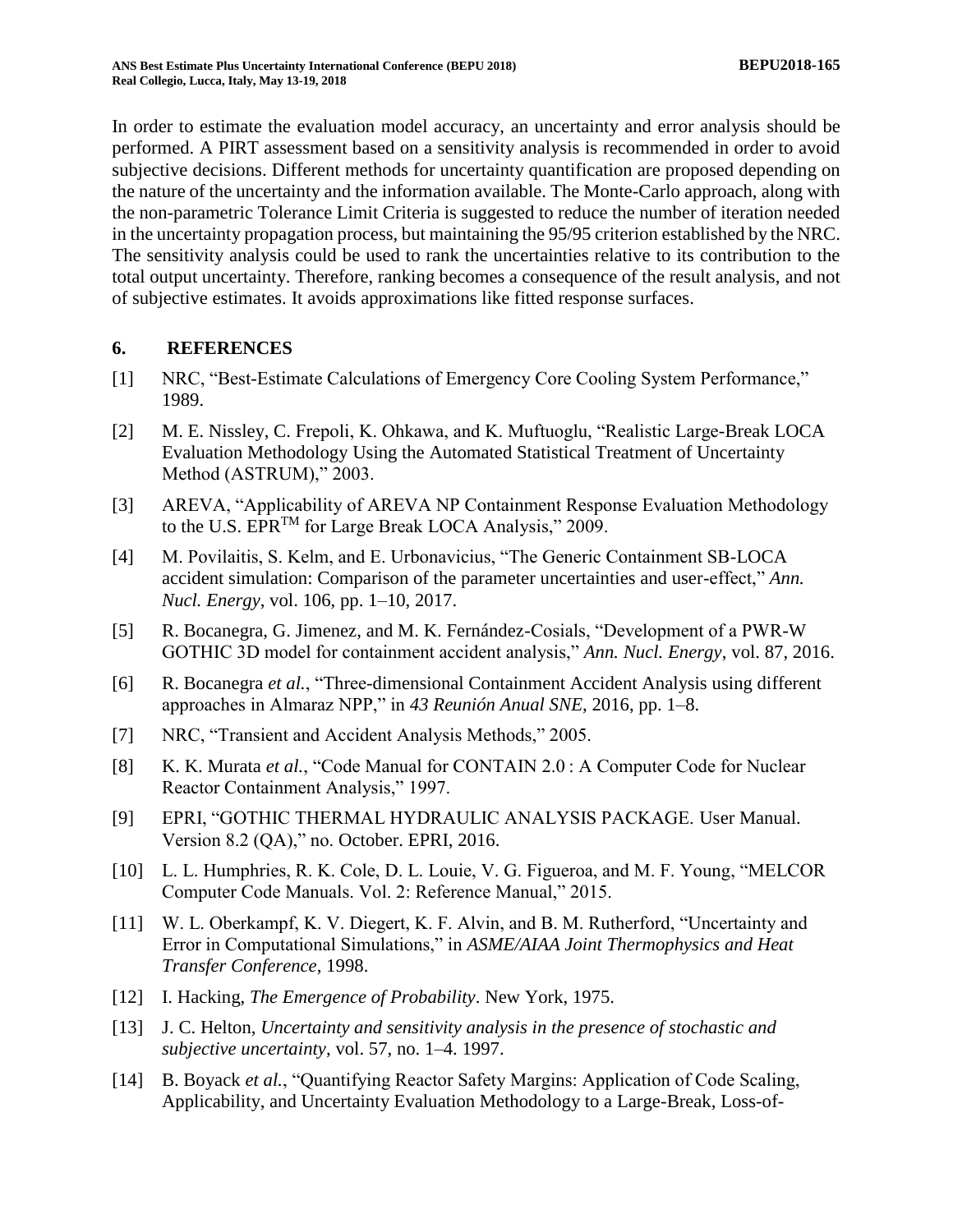Coolant Accident," *NUREG/CR-5249 EGG-2552 ADAMS Access. Number ML030380503*, 1989.

- [15] H. G. Glaeser, "GRS method for uncertainty and sensitivity evaluation of code results and applications," *Sci. Technol. Nucl. Install.*, vol. 2008, 2008.
- [16] J. Xing and S. Morrow, "Practical Insights and Lessons Learned on Implementing Expert Elicitation," 2016.
- [17] European Commission, "Communication from the Commission on the Precautionary Principle," 2000.
- [18] M. Pourgol-Mohamad, A. Molesh, and M. Modarres, "Integrated Methodology for Thermal-Hydraulics Uncertainty Analysis (IMTHUA)," 2007.
- [19] M. Bayes and M. Price, "An Essay Towards Solving a Problem in the Doctrine of Chances. By the Late Rev. Mr. Bayes, F. R. S. Communicated by Mr. Price, in a Letter to John Canton, A. M. F. R. S.," *Philos. Trans. R. Soc. London*, vol. 53, no. 0, pp. 370–418, 1763.
- [20] E. T. Jaynes, "Information theory and statistical mechanics I," *Phys. Rev.*, vol. 106, no. 4, pp. 620–630, 1957.
- [21] E. T. Jaynes, "Information theory and statistical mechanics. II," *Phys. Rev.*, vol. 108, no. 2, pp. 171–190, 1957.
- [22] P.-S. Laplace, "Theorie Analytique des Probabilités." pp. 1–610, 1814.
- [23] W. L. Oberkampf, J. C. Helton, and K. Sentz, "Mathematical Representation of Uncertainty," *Am. Inst. Aeronaut. Astronaut.*, no. April, 2001.
- [24] H. R. Bae, R. V. Grandhi, and R. A. Canfield, "Epistemic uncertainty quantification techniques including evidence theory for large-scale structures," *Comput. Struct.*, vol. 82, no. 13–14, pp. 1101–1112, 2004.
- [25] S. Ferson, "What Monte Carlo methods cannot do," *Hum. Ecol. Risk Assesment An Int. J.*, pp. 990–107, 2008.
- [26] L. A. Zadeh, "Fuzzy Sets as a Basis for a Theory of Possibility," *Fuzzy Sets Syst. 100 Suppl.*, pp. 9–34, 1978.
- [27] L. A. Zadeh, "Fuzzy Sets," *Inf. Control*, no. 8, pp. 338–353, 1965.
- [28] G. Shafer, "Allocation of Probability: A Theory of Partial Belief," Princeton University, 1973.
- [29] A. P. Dempster, "Upper and lower probabilities induced by a multivalued mapping," *Ann. Math. Stat.*, vol. 38, no. 2, pp. 325–339, 1967.
- [30] G. Shafer, *A Mathematical Theory of Evidence.* Princeton: Princeton University Press, 1976.
- [31] W. L. Oberkampf and C. J. Roy, *Verification and Validation in Scientific Computing*. Cambridge, U.K.: Cambridge University Press, 2010.
- [32] L. F. Richardson, "The Approximate Arithmetical Solution by Finite Differences of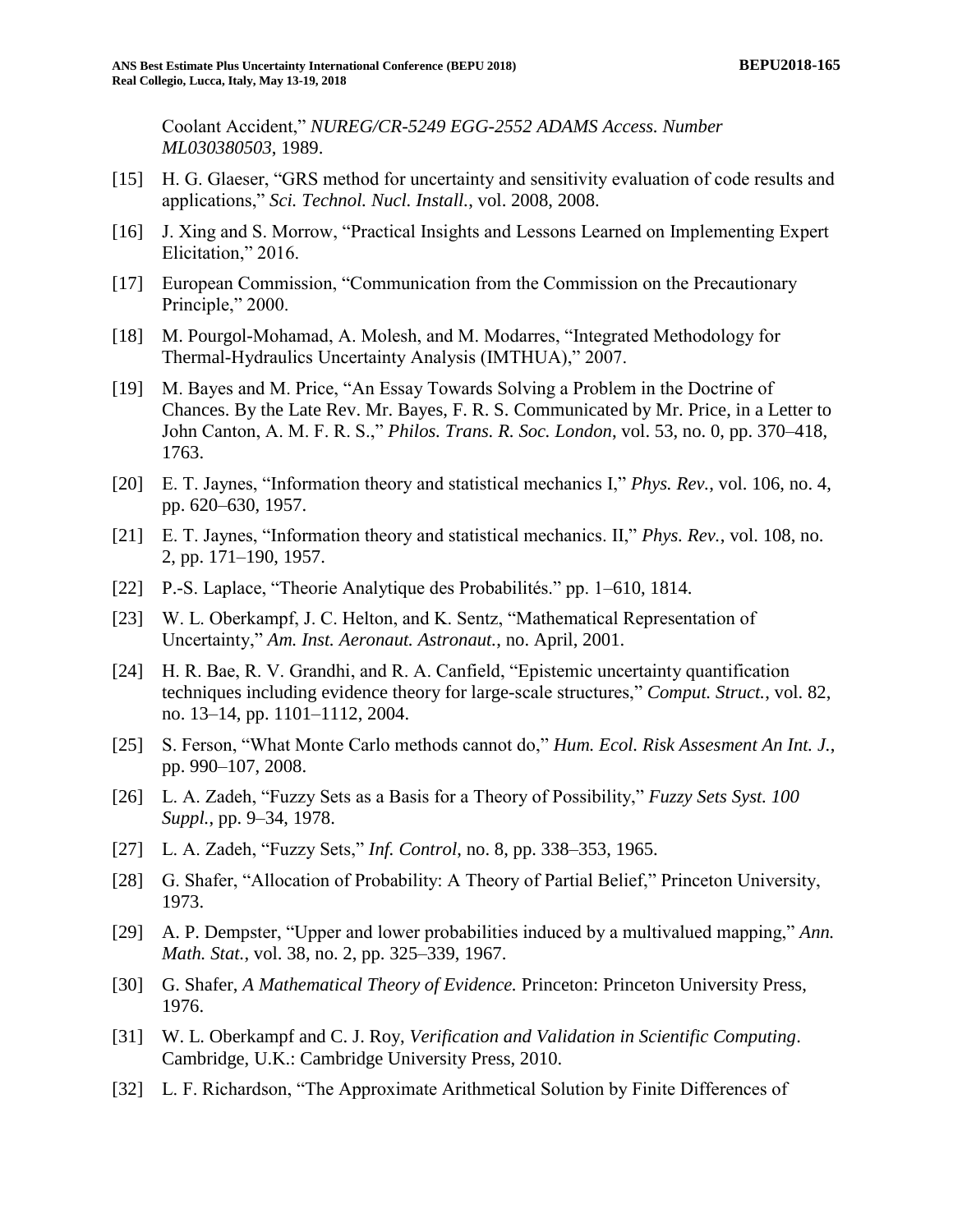Physical Problems involving Differenctial Equations, with an Application to the Stresses in a Mansonry Dam," *Philos. Trans. R. Soc. A*, 1910.

- [33] P. Roache, *Fundamentals of Verification and Validation*. Socorro, New Mexico, 2009.
- [34] F. D'Auria, N. Debrecin, and G. M. Galassi, "Outline of the Uncertainty Methodology based on Accuracy Extrapolation (UMAE)," *J. Nucl. Technol.*, vol. 1, no. 109, pp. 21–38, 1995.
- [35] V. . Ransom, W. Wang, and M. Ishii, "Use of an ideal scaled model for scaling evaluation," *Nucl. Eng. Des.*, vol. 186, no. 1–2, pp. 135–148, 1998.
- [36] F. D'Auria, V. Faluomi, and S. N. Ascan, "A proposed Methodology for the Analysis of a Phenomenon in Separate Effects and Integral Test Facilities," 1995.
- [37] OECD, "A state-of-the-art report on scaling in system thermal- hydraulics applications to nuclear reactor safety and design," 2017.
- [38] N. Metropolis and S. Ulam, "The Monte Carlo Method," *Journal of the American Statistical Association*, vol. 44, no. 247. pp. 335–341, 1949.
- [39] S. S. Wilks, "Determination of Sample Sizes for Setting Tolerance Limits," *Ann. Math. Stat.*, vol. 12, no. 1, pp. 91–96, 1941.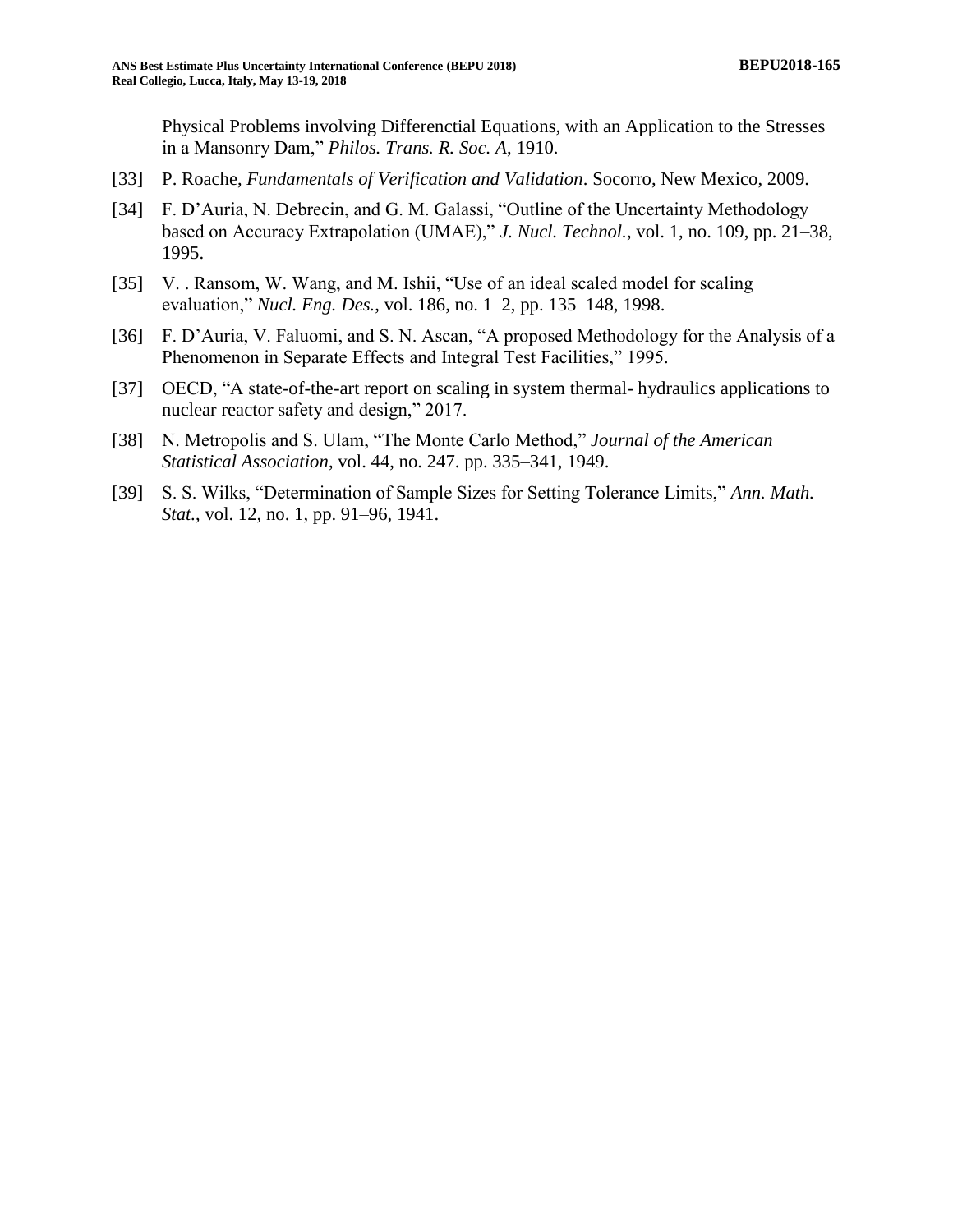## <span id="page-14-0"></span>**7. APPENDIX A: BEPU-CSA FLOWCHART**